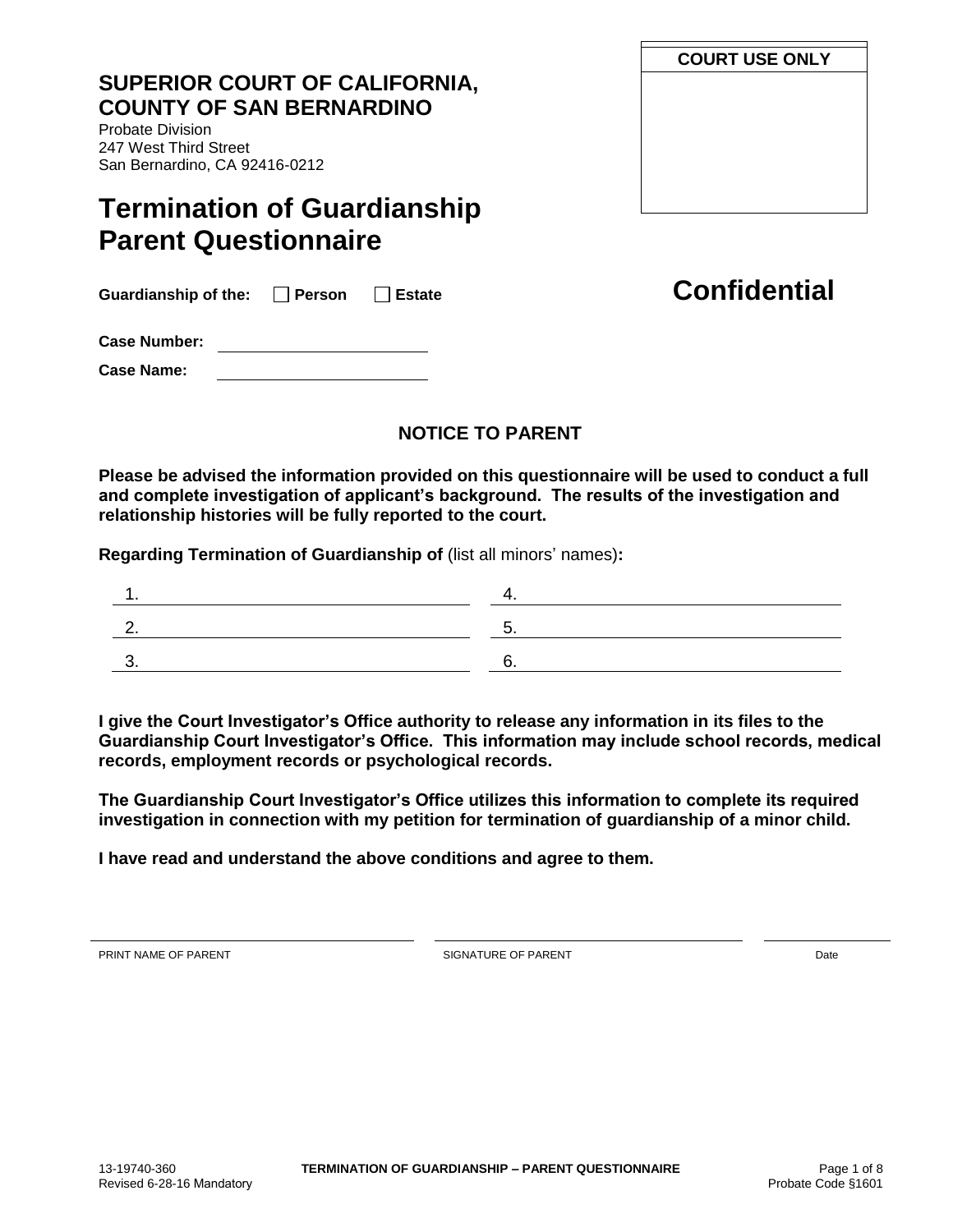## **MINOR'S INFORMATION** (ATTACH ADDITIONAL PAGE IF NECESSARY)

| <b>Minor 1</b>                                                                                                        |                      |           |                                                                                                                       |
|-----------------------------------------------------------------------------------------------------------------------|----------------------|-----------|-----------------------------------------------------------------------------------------------------------------------|
| Name:                                                                                                                 |                      |           |                                                                                                                       |
|                                                                                                                       |                      |           |                                                                                                                       |
|                                                                                                                       |                      |           |                                                                                                                       |
|                                                                                                                       |                      |           |                                                                                                                       |
|                                                                                                                       |                      |           |                                                                                                                       |
| Has the minor ever had involvement with law enforcement? $\Box$ Yes $\Box$ No If yes, explain:                        |                      |           |                                                                                                                       |
| Does the minor have a history of mental health issues/impairments? $\Box$ Yes $\Box$ No If yes, explain:              |                      |           |                                                                                                                       |
| Minor 2                                                                                                               |                      |           |                                                                                                                       |
|                                                                                                                       |                      |           |                                                                                                                       |
|                                                                                                                       |                      |           |                                                                                                                       |
| Address:<br><u> 1999 - Johann John Stone, markin sanat masjid asl nashrida asl nashrida asl nashrida asl nashrida</u> |                      |           |                                                                                                                       |
|                                                                                                                       |                      |           |                                                                                                                       |
|                                                                                                                       |                      |           |                                                                                                                       |
| Has the minor ever had involvement with law enforcement? $\Box$ Yes $\Box$ No If yes, explain:                        |                      |           |                                                                                                                       |
|                                                                                                                       |                      |           |                                                                                                                       |
| Does the minor have a history of mental health issues/impairments? $\Box$ Yes $\Box$ No If yes, explain:              |                      |           |                                                                                                                       |
|                                                                                                                       |                      |           |                                                                                                                       |
| Minor 3                                                                                                               |                      |           |                                                                                                                       |
| Name:<br><u> 1989 - John Stein, Amerikaansk politiker († 1989)</u>                                                    |                      |           | Race/Ethnicity:                                                                                                       |
| Date of Birth:                                                                                                        | Age: Place of Birth: |           |                                                                                                                       |
| Address:                                                                                                              |                      |           | <u> 1989 - Johann Stoff, deutscher Stoff, der Stoff, der Stoff, der Stoff, der Stoff, der Stoff, der Stoff, der S</u> |
|                                                                                                                       |                      |           |                                                                                                                       |
|                                                                                                                       |                      |           |                                                                                                                       |
| Has the minor ever had involvement with law enforcement? $\Box$ Yes                                                   |                      | $\Box$ No | If yes, explain:                                                                                                      |
|                                                                                                                       |                      |           |                                                                                                                       |
| Does the minor have a history of mental health issues/impairments? $\Box$ Yes                                         |                      |           | $\Box$ No If yes, explain:                                                                                            |
|                                                                                                                       |                      |           |                                                                                                                       |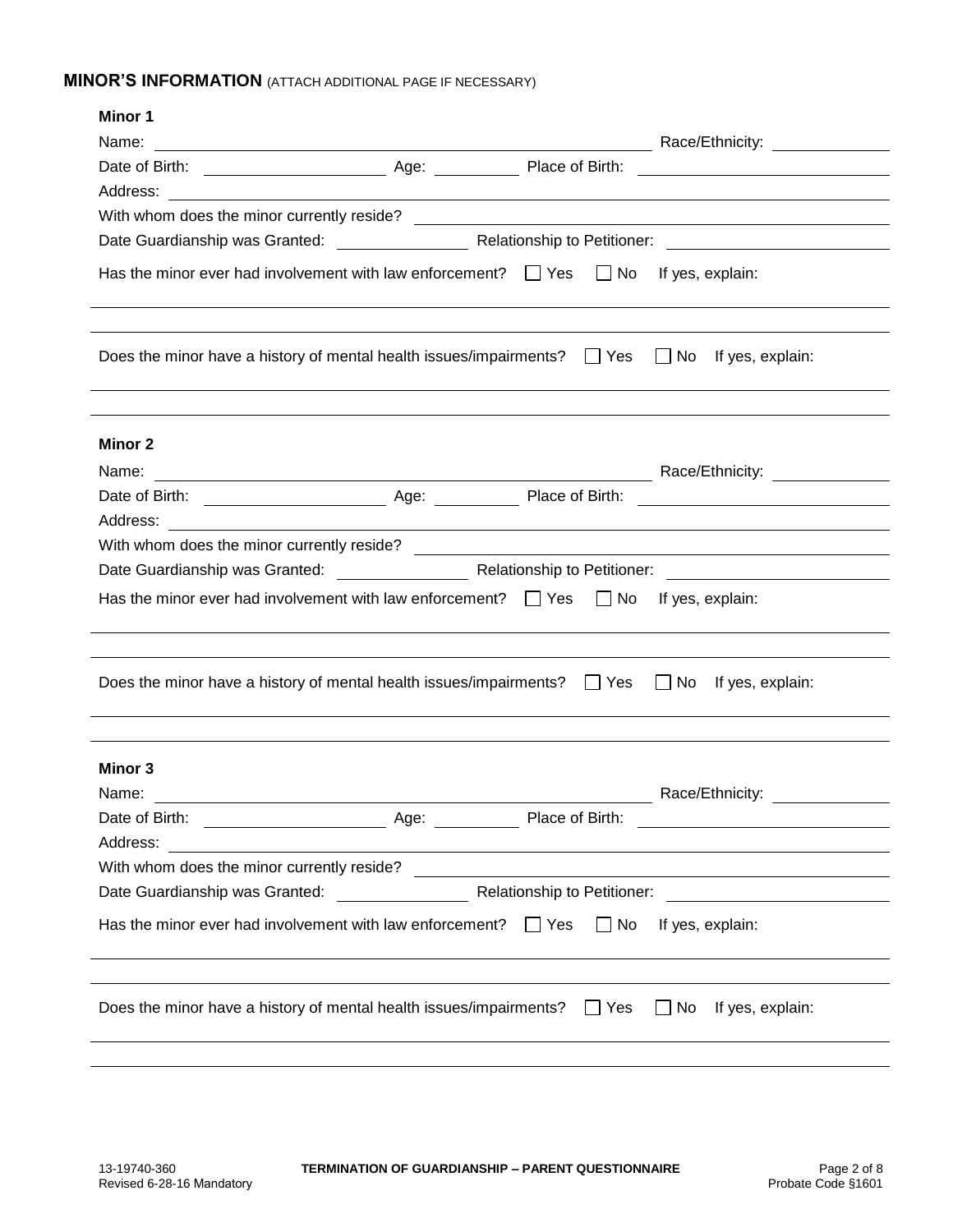#### **PARENT'S INFORMATION**

| <b>PERSONAL INFORMATION</b>                                                                                                                                                                                                                                          |                                                                                                                                     |
|----------------------------------------------------------------------------------------------------------------------------------------------------------------------------------------------------------------------------------------------------------------------|-------------------------------------------------------------------------------------------------------------------------------------|
| Your Full Name:                                                                                                                                                                                                                                                      | Maiden Name:<br><u> 1989 - Johann Barn, mars eta bainar eta baina eta baina eta baina eta baina eta baina eta baina eta baina e</u> |
| Aliases:                                                                                                                                                                                                                                                             |                                                                                                                                     |
| Language(s) Spoken (including sign language):                                                                                                                                                                                                                        |                                                                                                                                     |
| Race/Ethnicity:                                                                                                                                                                                                                                                      |                                                                                                                                     |
| Date of Birth:<br>Age:                                                                                                                                                                                                                                               | Place of Birth:                                                                                                                     |
| <b>Social Security Number:</b>                                                                                                                                                                                                                                       | Driver's License Number:                                                                                                            |
| <b>HOME</b>                                                                                                                                                                                                                                                          |                                                                                                                                     |
| Address:                                                                                                                                                                                                                                                             |                                                                                                                                     |
| How long at present residence?                                                                                                                                                                                                                                       | Own<br>Rent                                                                                                                         |
|                                                                                                                                                                                                                                                                      | If you have lived at this address for less than five years, please list your previous addresses:                                    |
|                                                                                                                                                                                                                                                                      |                                                                                                                                     |
|                                                                                                                                                                                                                                                                      |                                                                                                                                     |
|                                                                                                                                                                                                                                                                      | <b>TDD</b><br>Mobile Phone:                                                                                                         |
|                                                                                                                                                                                                                                                                      | $\Box$ Yes<br>∐ No                                                                                                                  |
|                                                                                                                                                                                                                                                                      |                                                                                                                                     |
|                                                                                                                                                                                                                                                                      |                                                                                                                                     |
|                                                                                                                                                                                                                                                                      | <u> 1980 - Andrea Andrew Maria (h. 1980).</u>                                                                                       |
|                                                                                                                                                                                                                                                                      |                                                                                                                                     |
|                                                                                                                                                                                                                                                                      | <b>Graduated High School?</b><br>Yes                                                                                                |
| Telephone:<br>Do you have any guns or other weapons stored on the property?<br>If yes, what type(s) of weapon(s)?<br>Describe where and how you store the weapon(s)?<br><b>EDUCATION</b><br><b>Highest Grade Completed:</b><br>License(s) or Credential(s) Received: | <u> 1980 - Jan Samuel Barbara, martin da shekara 1980 - An tsara 1980 - An tsara 1980 - An tsara 1980 - An tsara</u>                |
|                                                                                                                                                                                                                                                                      |                                                                                                                                     |
|                                                                                                                                                                                                                                                                      | Please bring confirmation of employment, including pay stubs, to the investigation interview.                                       |
|                                                                                                                                                                                                                                                                      | Phone:<br><u> 1980 - Johann Barn, mars ann an t-Amhain Aonaich an t-Aonaich an t-Aonaich ann an t-Aonaich ann an t-Aonaich</u>      |
|                                                                                                                                                                                                                                                                      | No<br><u> 1989 - John Stein, mars and de Brazilian (b. 1989)</u>                                                                    |
|                                                                                                                                                                                                                                                                      | Length of Service:                                                                                                                  |
| College Degree(s) Received:<br><b>EMPLOYMENT</b><br>Employer Name:<br><b>Employer Address:</b><br>Job Title:<br>Supervisor's Name:                                                                                                                                   |                                                                                                                                     |
| Who cares for the children if adults are employed outside of the home?                                                                                                                                                                                               | Supervisor's Phone Number: ()                                                                                                       |
| <b>HEALTH</b>                                                                                                                                                                                                                                                        |                                                                                                                                     |

 $\overline{\phantom{0}}$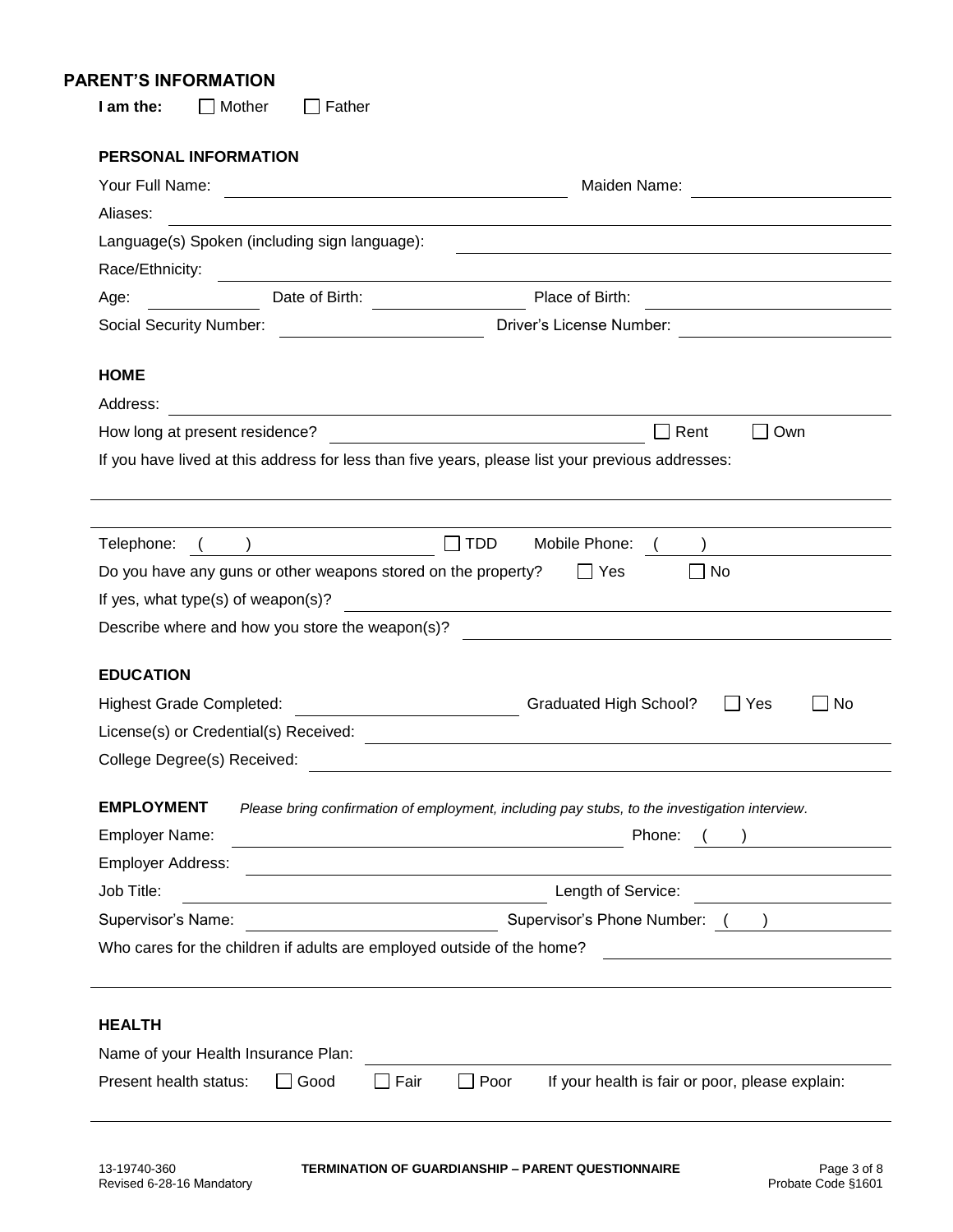| Are you taking any medication?                                                                                                                                                                 | Yes        | $\Box$ No  | If yes, what kind and for what reason(s)?   |                             |
|------------------------------------------------------------------------------------------------------------------------------------------------------------------------------------------------|------------|------------|---------------------------------------------|-----------------------------|
| If you have any special health problems, please explain:                                                                                                                                       |            |            |                                             |                             |
| If you have any mental/emotional problems, please explain:                                                                                                                                     |            |            |                                             |                             |
| Have you ever used drugs or alcohol?                                                                                                                                                           | Yes        | $\Box$ No  | If yes, provide details below:              |                             |
|                                                                                                                                                                                                |            |            |                                             |                             |
| <b>LAW ENFORCEMENT INFORMATION</b>                                                                                                                                                             |            |            |                                             |                             |
| Have charges ever been filed against you for crimes other than minor traffic citations?                                                                                                        |            |            |                                             | Yes<br>No<br>$\mathsf{L}$   |
| If yes, please explain:                                                                                                                                                                        |            |            |                                             |                             |
| <b>Charge</b>                                                                                                                                                                                  |            |            | <b>City/State</b>                           | Date                        |
| Are you on parole or probation?<br>Parole or Probation Officer's Name<br>Have you filed a restraining order, or have you had a restraining order filed against you?<br>If yes, please explain: | $\Box$ Yes | $\Box$ No  | Phone Number                                | No<br>Yes<br>$\blacksquare$ |
| Have you or anyone living in your home ever been accused of child abuse or child molestation?                                                                                                  |            |            |                                             |                             |
| Yes<br>If yes, please explain:<br>No                                                                                                                                                           |            |            |                                             |                             |
| Have you had previous involvement with Child Protective Services?<br>If yes, please explain the circumstances in detail (attach an additional page if necessary):<br><b>Details</b>            |            |            | $\Box$ Yes<br>l I No<br><b>County/State</b> | <b>Date</b>                 |
| Has the minor been exposed to domestic violence?<br>If yes, please explain:                                                                                                                    |            | $\Box$ Yes | $\Box$ No                                   |                             |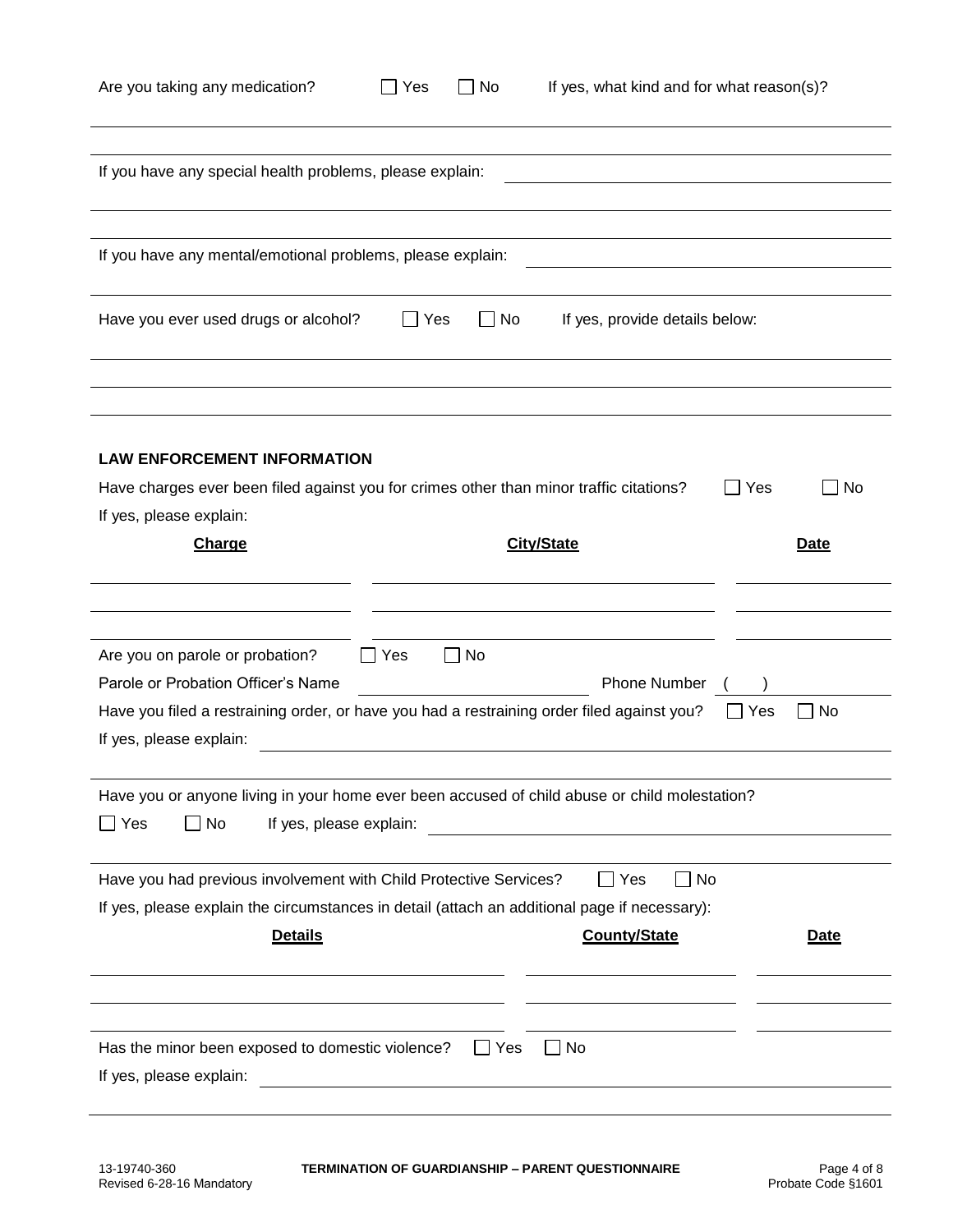### **Other Children Living In Your Home under the Age of 18 (ATTACH ADDITIONAL PAGE IF NECESSARY)**

| Name | Relationship | Date of Birth | <b>Place of Birth</b> | Grade<br>Level | <b>Developmental Disabilities</b> |
|------|--------------|---------------|-----------------------|----------------|-----------------------------------|
|      |              |               |                       |                |                                   |
|      |              |               |                       |                |                                   |
|      |              |               |                       |                |                                   |
|      |              |               |                       |                |                                   |
|      |              |               |                       |                |                                   |

### **Other Adults Living In Your Home over the Age of 18 (ATTACH ADDITIONAL PAGE IF NECESSARY)**

| <b>Name</b> | <b>Driver's License</b> | <b>Social Security</b><br><b>Number</b> | Date of Birth | <b>Relationship to</b><br>you | <b>Child</b><br><b>Protective</b><br><b>Services</b><br><b>History</b> | <b>Criminal</b><br><b>History</b> |
|-------------|-------------------------|-----------------------------------------|---------------|-------------------------------|------------------------------------------------------------------------|-----------------------------------|
|             |                         |                                         |               |                               |                                                                        |                                   |
|             |                         |                                         |               |                               |                                                                        |                                   |
|             |                         |                                         |               |                               |                                                                        |                                   |
|             |                         |                                         |               |                               |                                                                        |                                   |
|             |                         |                                         |               |                               |                                                                        |                                   |
|             |                         |                                         |               |                               |                                                                        |                                   |

| Does any adult in the home have any problem that could affect the minor(s), for example, child abuse/molestation, |  |
|-------------------------------------------------------------------------------------------------------------------|--|
| criminal background, violent behavior, or alcohol or drug use? $\Box$ Yes $\Box$ No                               |  |

<u> 1980 - Johann Barbara, martxa amerikan personal (h. 1980).</u>

If yes, explain:

| Is there a custody or visitation order for the minor(s)? |              | l Yes | l No |        |  |
|----------------------------------------------------------|--------------|-------|------|--------|--|
| Date of Order:                                           | Case Number: |       |      |        |  |
| Where did the proceeding take place?                     | County:      |       |      | State: |  |

#### **MARRIAGE AND CHILDREN**

| <b>Marital Status:</b>                        | Married | Widowed                                                             | $\Box$ Single | Divorced |  |  |  |
|-----------------------------------------------|---------|---------------------------------------------------------------------|---------------|----------|--|--|--|
|                                               |         | If currently married or separated, what is the name of your spouse? |               |          |  |  |  |
| Name of any previous spouse:                  |         |                                                                     |               |          |  |  |  |
| Date of divorce or death ending the marriage: |         |                                                                     |               |          |  |  |  |

Name your children, even if they are adults and not living with you (attach additional sheet if necessary).

| <b>Child's Name</b> | $\overline{\phantom{a}}$<br><b>Birth Date</b> | $\tilde{\phantom{a}}$<br><b>Address</b> | .<br>Name/Relationship of adult<br>with whom child lives |
|---------------------|-----------------------------------------------|-----------------------------------------|----------------------------------------------------------|
|                     |                                               |                                         |                                                          |
|                     |                                               |                                         |                                                          |
|                     |                                               |                                         |                                                          |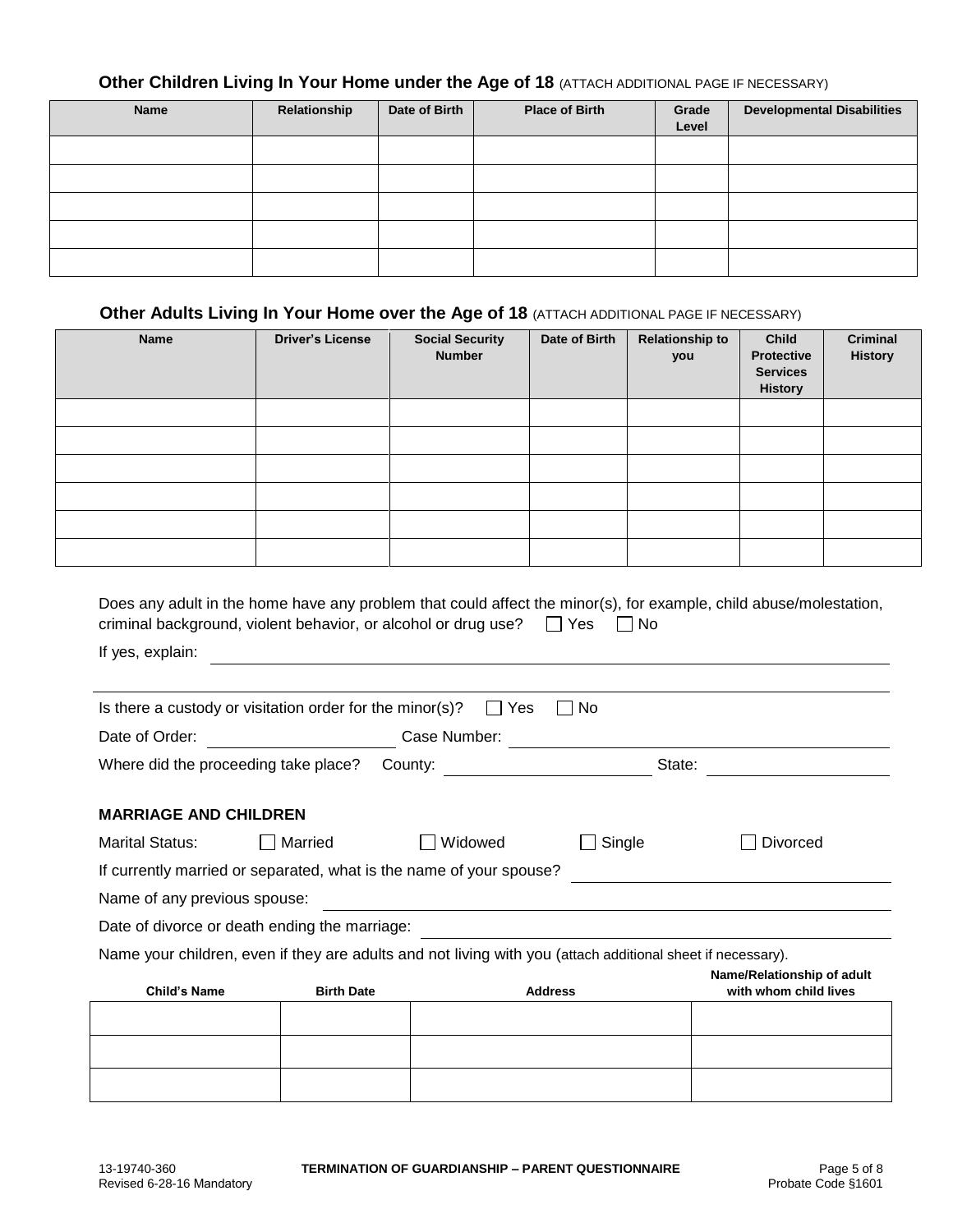| <b>PERSONAL INFORMATION</b>                                                                                                           |                                                                                                                               |
|---------------------------------------------------------------------------------------------------------------------------------------|-------------------------------------------------------------------------------------------------------------------------------|
| Spouse's Full Name:                                                                                                                   | Maiden Name:                                                                                                                  |
| Aliases:                                                                                                                              |                                                                                                                               |
| Language(s) Spoken (includes sign language):                                                                                          |                                                                                                                               |
| Race/Ethnicity:                                                                                                                       |                                                                                                                               |
| Date of Birth:<br>Age:                                                                                                                | Place of Birth:                                                                                                               |
| <b>Social Security Number:</b>                                                                                                        | Driver's License Number:                                                                                                      |
| <b>TDD</b><br>Telephone:                                                                                                              | Mobile Phone:<br>$\mathcal{L}$                                                                                                |
| <b>EMPLOYMENT</b><br><b>Employer Name:</b><br><b>Employer Address:</b><br>Job Title:                                                  | Please bring confirmation of employment, including pay stubs, to the investigation interview.<br>Phone:<br>Length of Service: |
| <b>HEALTH</b>                                                                                                                         |                                                                                                                               |
| Fair<br>Present health status:<br>Good<br>Poor                                                                                        |                                                                                                                               |
| Does your spouse take any medication?                                                                                                 | No<br>Yes                                                                                                                     |
| Does your spouse have any Special Health Problems?                                                                                    | ∣ ∣ No<br>Yes                                                                                                                 |
| Does your spouse have any Mental/Emotional Problems?                                                                                  | ∣ No<br>l Yes                                                                                                                 |
| Has your spouse ever used drugs or alcohol?                                                                                           | No<br>Yes                                                                                                                     |
| <b>LAW ENFORCEMENT INFORMATION</b><br>Have charges ever been filed against your spouse for crimes other than minor traffic citations? | 1 Yes<br>No                                                                                                                   |
| Is your spouse on parole or probation?<br>  Yes                                                                                       | No                                                                                                                            |
| Parole or Probation Officer's Name                                                                                                    | <b>Phone Number</b>                                                                                                           |
| Has your spouse had previous involvement with Child Protective Services?                                                              | No<br>Yes                                                                                                                     |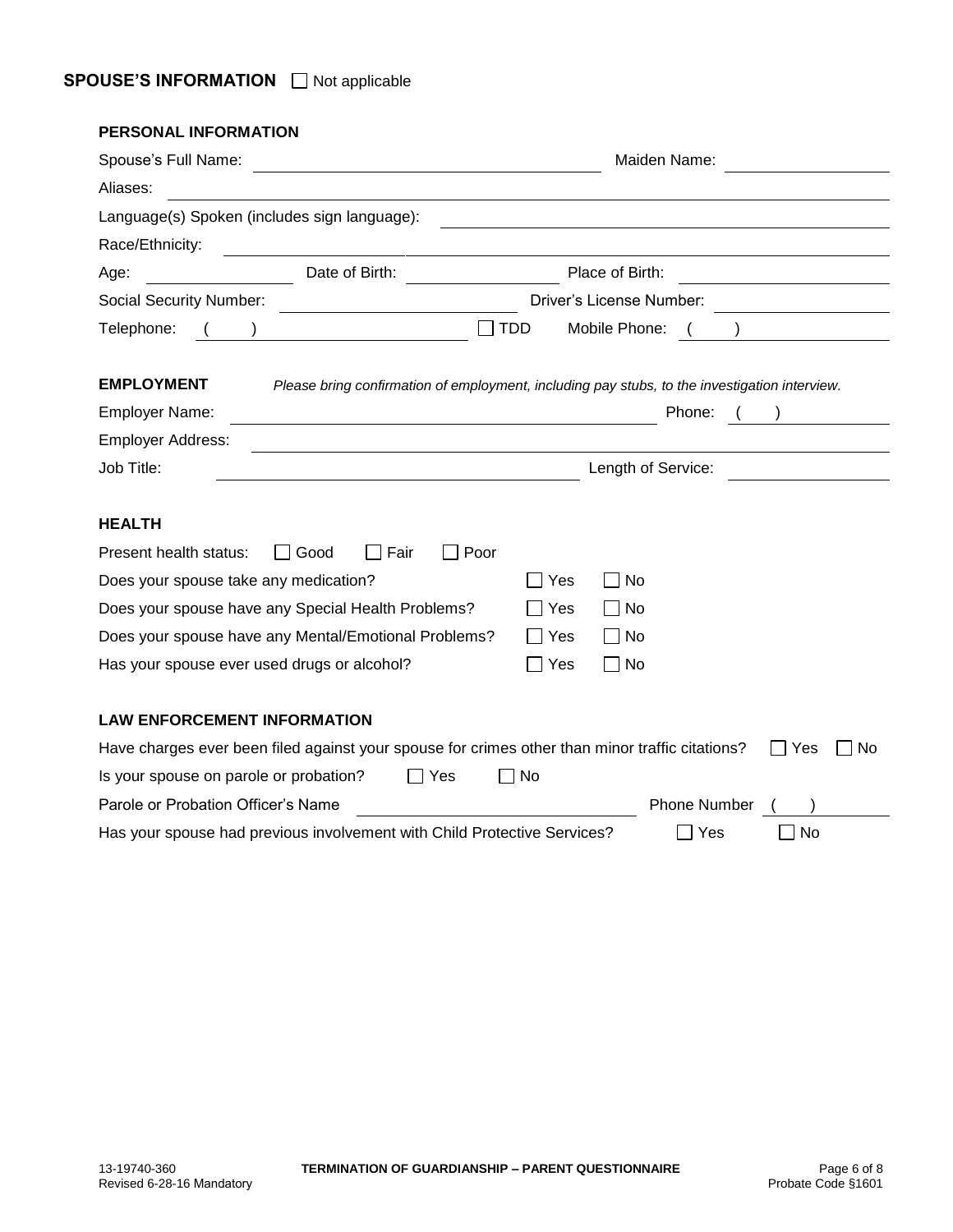#### **GUARDIANSHIP INFORMATION**

Explain why the guardianship was needed when it was established (be specific).

Why is the guardianship no longer necessary? Be specific about what efforts you made to resolve the problems that led to the need for the guardianship. For example, if you had a drug problem, please tell us the name of the program you attended or completed.

Why is it in the best interests of the minor(s) to end the guardianship? How would they benefit or be better off after the termination?

Please describe the amount of contact you have had with the minor(s) since the guardianship was established. For example, how often did you visit and for low long (e.g., for the day or overnight)?

Please describe how your visits have been with the minor(s). Describe any problems that have arisen and how you have resolved them.